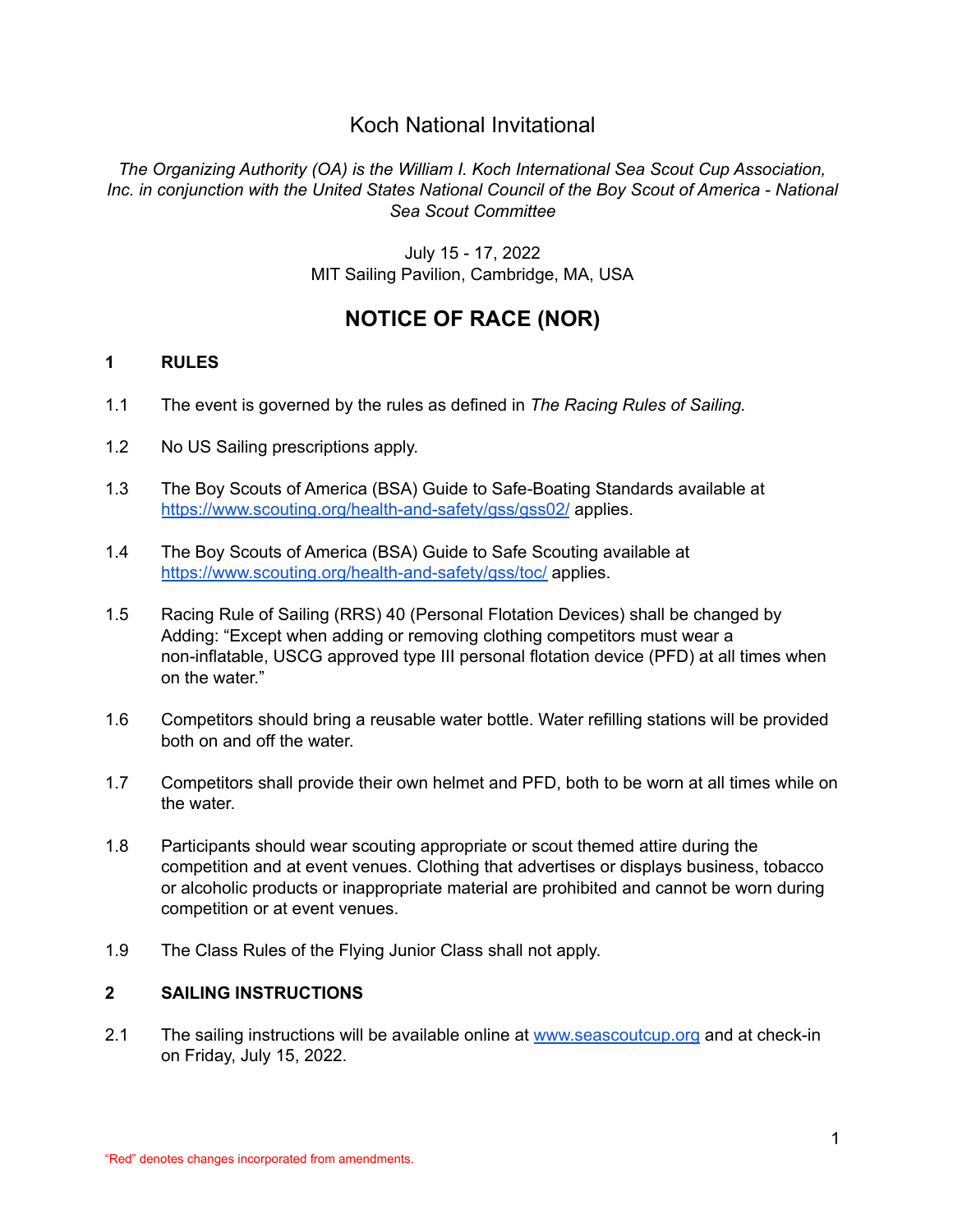#### **3 ELIGIBILITY AND ENTRY**

- 3.1 Scout Affiliation. The regatta is open to currently registered Sea Scouts in the Boy Scouts of America who have obtained the rank of Apprentice no later than April 1, 2022 and currently registered international scouts of a recognized World Organization of the Scouting Movement (WOSM) Scouting organization.
- 3.2 Age. Youth Participants shall be at least fourteen (14) years of age on April 30, 2022, and less than twenty-one (21) years of age on July 17, 2022.
- 3.3 Boat Crew. A boat's crew shall consist of two (2) youth participants.
- 3.4 This is an invitation-only event open to twenty (20) two-person youth crews. Only experienced sailors should apply. A practical test of seamanship may be required as a provision of participation.
- 3.5 U.S. Youth Participants. The Event will seek to invite sixteen (16) U.S. Sea Scout two-person crews.
- 3.6 International Youth Participants. The Event will seek to invite four (4) International Scout regular two-person crews to the Event. International applications will be accepted on a first come, first accepted basis, and may be limited on the number from each participating country.
- 3.7 Applications. An application for invitation, for a boat crew, will be available on [www.seascoutcup.org](http://www.seascoutcup.org), opening April 3, 2022 and closing April 30, 2022 at 11:59PM ET.
- 3.8 Application Timeline. The application timeline is subject to change.
- **APR 3, 2022** Application for invitation for USA and International crews OPENS.
- **APR 30, 2022** Application for invitation for USA and International crews CLOSES at 11:59PM ET.
- **MAY 7, 2022** Invitations will be sent out to invited crews.
- **MAY 21, 2022** Participant invitation acceptance, registration, and registration fees due.
- **4 FEES**
- 4.1 Youth Participant (aged 14 to 21). The required fees for each is US\$250.00. The Event cost includes three meals daily, lodging at Suffolk University, and other special items. The Event cost does not include the cost of travel to or from the event site, including and not limited to airfare, train fare, or other transportation costs, itinerant lodging, pre- or post-event meals, or any other costs except as stated specifically herein.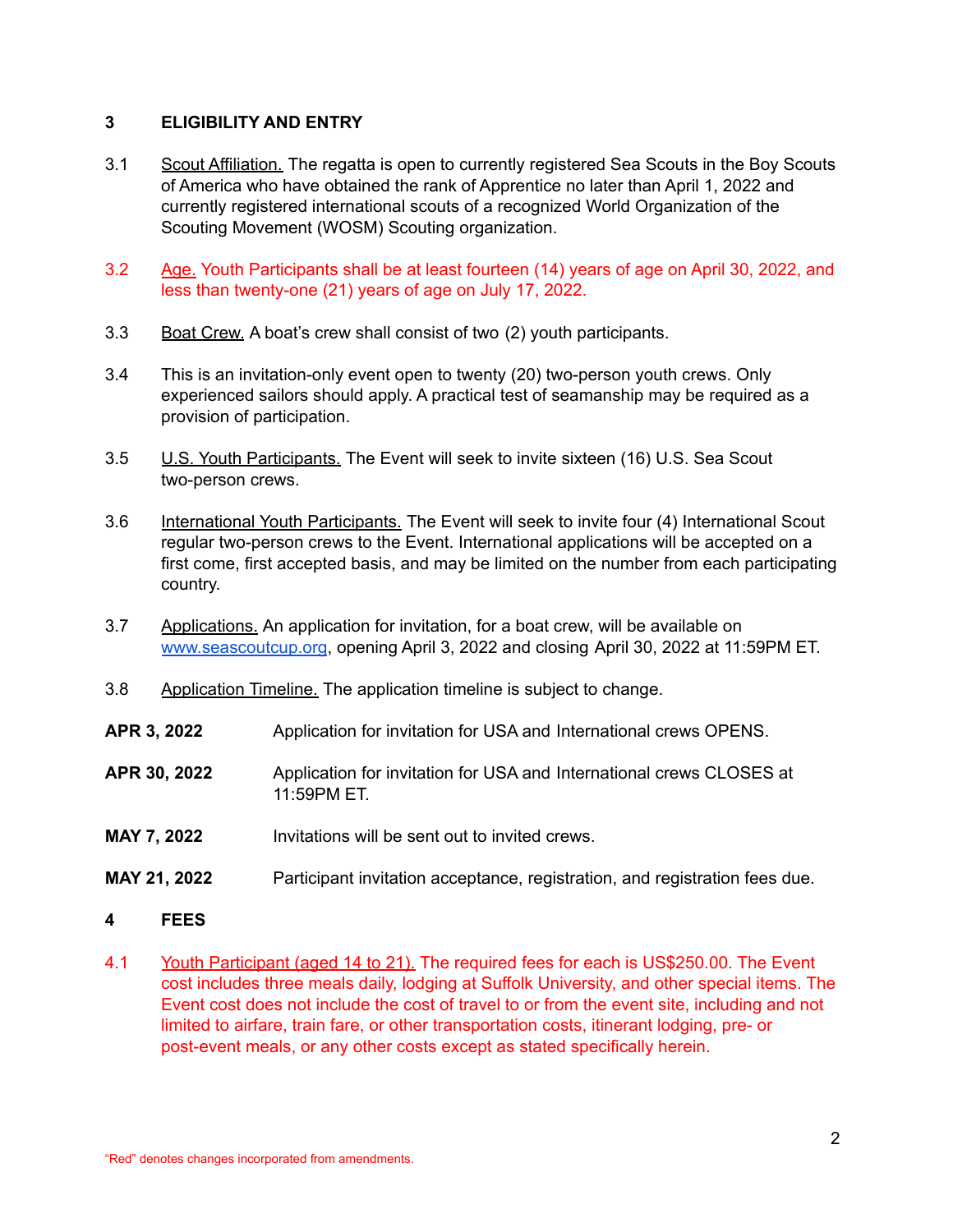**NOTE:** Participants aged 14 and 15 years old shall be accompanied by a parent/guardian as required by Suffolk University rules. The additional cost for a parent/guardian will be \$200. This fee includes housing and meals with participants.

4.2 Meals. For youth participants (aged 14 to 21), the event provides five (5) meals; breakfast, lunch, and dinner on July 16, 2022; breakfast and lunch on July 17, 2022.

# **5 ADVERTISING**

5.1 The organizing authority may provide bibs that competitors are required to wear as permitted by the World Sailing Advertising Code.

# **6 SCHEDULE**

- 6.1 Seminars. Speakers, including notable sailors, may be scheduled and presented for the voluntary participation of Participants.
- 6.2 Entertainment. We may schedule seminars and events of interest to participants. Schedule to be announced.
- 6.3 Preliminary Schedule of Events. The schedule of events is subject to change, please check daily postings for changes.

| <b>TIME</b>                  | <b>LOCATION</b>              | <b>ACTIVITY</b>                                         | <b>POINT OF CONTACT</b>      |  |  |
|------------------------------|------------------------------|---------------------------------------------------------|------------------------------|--|--|
| <b>Friday, July 15, 2022</b> |                              |                                                         |                              |  |  |
| <b>Arrival</b>               |                              |                                                         |                              |  |  |
| 1200                         | <b>Suffolk</b><br>University | Registration 1200 to 1900                               | Registrar, Boatswain         |  |  |
| 2200                         | Dorm Rooms                   | Secure to quarters                                      | <b>Public Safety Officer</b> |  |  |
| Saturday, July 16, 2022      |                              |                                                         |                              |  |  |
| <b>Race Day</b>              |                              |                                                         |                              |  |  |
| 0800                         | <b>Dining Hall</b>           | <b>Breakfast</b>                                        | <b>Cook Crew</b>             |  |  |
| 0845                         | Suffolk to MIT               | Walk to MIT Sailing Pavilion from Suffolk<br>University | <b>Public Safety Officer</b> |  |  |
| 0930                         | <b>MIT Sailing</b>           | Skipper's meeting / race clothes                        | Race Officer                 |  |  |
| 1000                         | <b>MIT Sailing</b>           | <b>First Warning Signal</b>                             | Race Officer                 |  |  |
| 1200                         | <b>MIT Sailing</b>           | Lunch                                                   | Cook Crew, Race<br>Officer   |  |  |
| 1700                         | <b>MIT Sailing</b>           | Last Warning Signal                                     | Race Officer                 |  |  |
| 1745                         | MIT to Suffolk               | Walk to Suffolk University from MIT Sailing             | <b>Public Safety Officer</b> |  |  |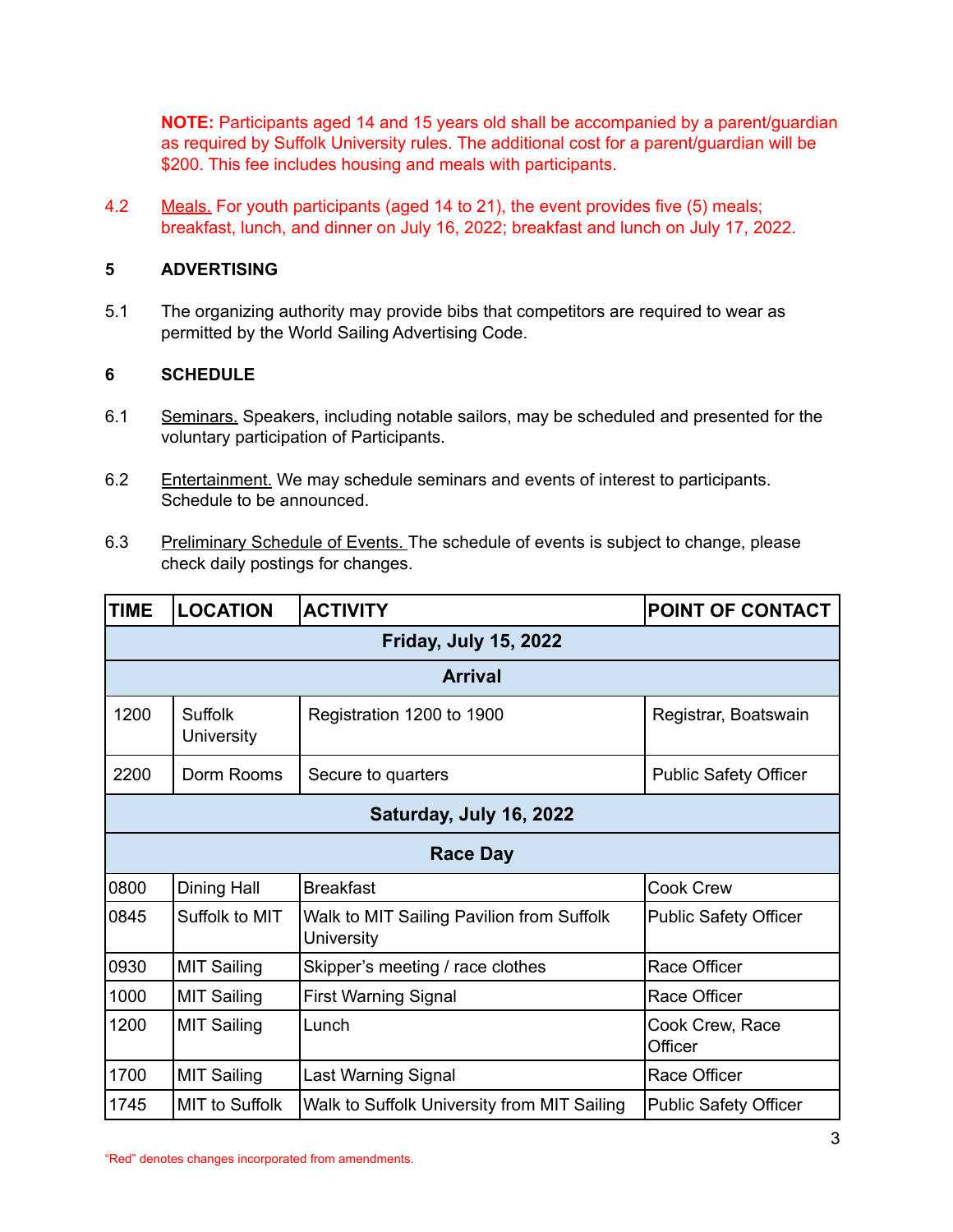|                              |                    | Pavilion                                                |                                      |  |  |
|------------------------------|--------------------|---------------------------------------------------------|--------------------------------------|--|--|
| 1830                         | Dining Hall        | Dinner 1830 to 1915                                     | <b>Cook Crew</b>                     |  |  |
| 1930                         | Dining Hall        | Assemble / Introduction Activity / Ice Cream<br>Social  | Boatswain                            |  |  |
| 2200                         | Dorm Rooms         | Secure to quarters                                      | <b>Public Safety Officer</b>         |  |  |
| <b>Sunday, July 17, 2022</b> |                    |                                                         |                                      |  |  |
| <b>Race Day</b>              |                    |                                                         |                                      |  |  |
| 0800                         | Dining Hall        | <b>Breakfast</b>                                        | <b>Cook Crew</b>                     |  |  |
| 0845                         | Suffolk to MIT     | Walk to MIT Sailing Pavilion from Suffolk<br>University | <b>Public Safety Officer</b>         |  |  |
| 0930                         | <b>MIT Sailing</b> | Skipper's meeting / race clothes                        | Race Officer                         |  |  |
| 1000                         | <b>MIT Sailing</b> | <b>First Warning Signal</b>                             | Race Officer                         |  |  |
| 1200                         | <b>MIT Sailing</b> | Lunch                                                   | Cook Crew, Race<br>Officer           |  |  |
| 1500                         | <b>MIT Sailing</b> | Last Warning Signal                                     | Race Officer                         |  |  |
| 1530                         | <b>MIT Sailing</b> | Awards                                                  | Boatswain, Chairman,<br>Race Officer |  |  |
| 1600                         |                    | All hands check out and clear with security             | <b>Public Safety Officer</b>         |  |  |

# **7 COURSES**

7.1 Courses shall be described in the sailing instructions.

# **8 SCORING**

8.1 Four (4) races are required to be completed to constitute a series.

# **9 RISK STATEMENT**

9.1 RRS 3 states: 'The responsibility for a boat's decision to participate in a race or to continue to race is hers alone.' By participating in this event each competitor agrees and acknowledges that sailing is a potentially dangerous activity with inherent risks. These risks include strong winds and rough seas, sudden changes in weather, failure of equipment, boat handling errors, poor seamanship by other boats, loss of balance on an unstable platform and fatigue resulting in increased risk of injury. Inherent in the sport of sailing is the risk of permanent, catastrophic injury or death by drowning, trauma, hypothermia or other causes.

# **10 PRIZES**